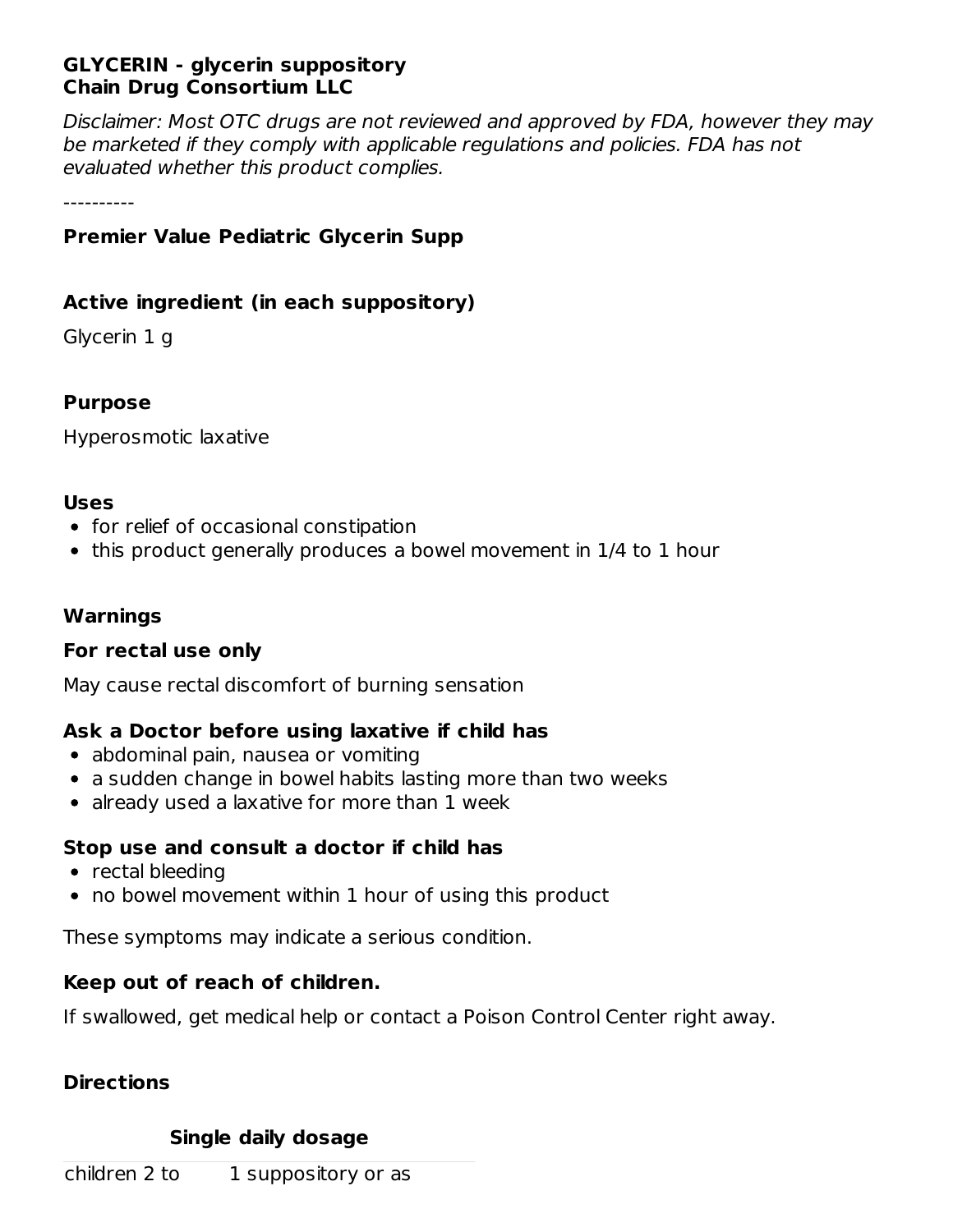under 6 years directed by a doctor children under 2 years ask a doctor

Insert suppository well up intorectum.

Suppository need not melt completely to produce laxative action.

#### **Other information**

- Store container tightly closed.
- Keep away from excessive heat.

### **Inactive ingredients**

purified water, sodium hydroxide, stearic acid

# **Pediatric Glycerin Suppositories, 25 count**

PremVal722.jpg

The product package shown above represents a sample of that currently in use. Additional packaging may also be available.

PediatricGlycerin Suppositories, 25 count

Distributed by Pharmacy Value Alliance, LLC

407 East Lancaster Avenue

Wayne, PA 19087



| <b>GLYCERIN</b>                |                       |                           |               |  |  |  |  |
|--------------------------------|-----------------------|---------------------------|---------------|--|--|--|--|
| glycerin suppository           |                       |                           |               |  |  |  |  |
|                                |                       |                           |               |  |  |  |  |
| <b>Product Information</b>     |                       |                           |               |  |  |  |  |
| <b>Product Type</b>            | <b>HUMAN OTC DRUG</b> | <b>Item Code (Source)</b> | NDC:68016-161 |  |  |  |  |
| <b>Route of Administration</b> | RECTAL                |                           |               |  |  |  |  |
|                                |                       |                           |               |  |  |  |  |